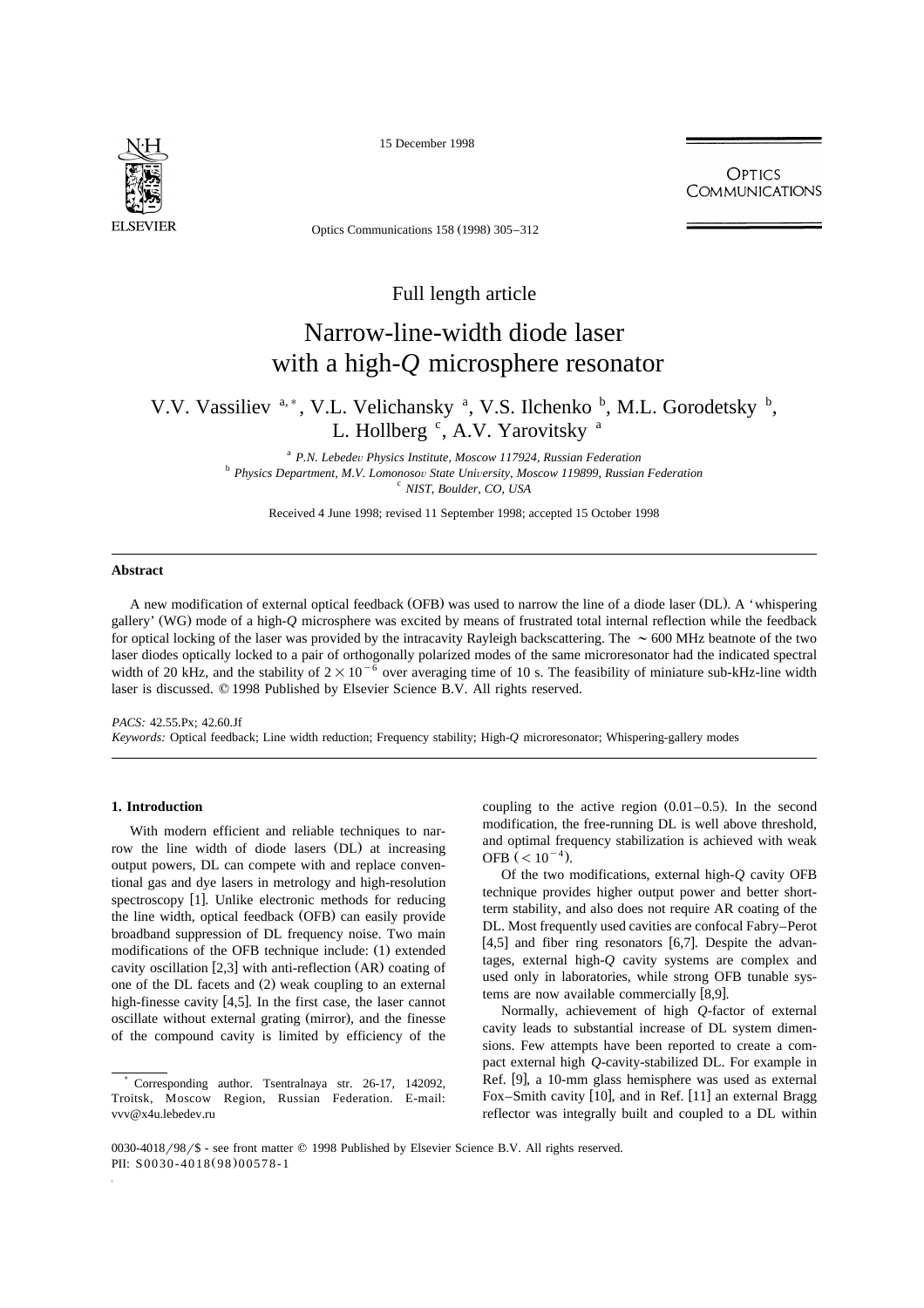306 *V.V. Vassilie*Õ *et al.*r*Optics Communications 158 1998 305–312 ( )*



Fig. 1. The basic scheme of a DL coupled to a WG microresonator. DL – diode laser; L1 – collimating lens; PM, PZT – phase mirror mounted on a piezoelement; L2 – focusing lens; CP – coupling prism; WGMR – whispering gallery microresonator.

the same chip. However, reduction of dimensions of conventional optical cavities compromises their *Q* and diminishes the resulting laser coherence.

In this paper, we report on the application of the weak OFB technique to an optical resonator that combines sub millimetre dimensions and  $Q \ge 10^9$  [12,13] – fused-silica microsphere resonator with whispering-gallery modes (WGMR). In our experiment, WGMR was coupled to a DL as follows (Fig. 1). The DL radiation collimated by the first lens L1 is then focused by coupling lens L2 onto the inner surface of the coupling prism. The WGMR is placed at a distance (of the order  $\lambda/2\pi$ ) from the focal spot, and frustrated total internal reflection (TIR) enables excitation of circular WG mode in the sphere (travelling-wave I). Intracavity backscattering effect in high-*Q* cavity leads to the build-up of backward circular wave II which is then outcoupled by the prism coupler and sent back to the laser.

The DL is operated well above its threshold in singlemode regime; the phase mirror adjusts the phase of the feedback at optimum similarly to that in Refs.  $[4,5]$ ; feedback level is limited to the optimal value less than  $10^{-4}$ by adjusting microsphere–prism gap and/or attenuator; with larger feedback oscillation becomes unstable [14].

#### **2. A probe-reference laser**

A probe-reference laser was used to observe spectra of WG modes, to measure *Q*-factor of the WGMR, and to estimate the line width of the laser under study. Two loops of OFB were employed  $[15,16]$ . A strong-OFB loop was formed by a diffraction grating  $(1302 \text{ grooves/mm}, 60\%)$ efficiency) mounted in Littrow configuration. The coupling objective had a numerical aperture of  $N_A = 0.65$ . The length of the cavity was 3 cm. Since both optical facets of the laser diode were accessible, the two output beams delivered powers of 3 and 2 mW (at  $852$  nm) after the output objective and in the 0th order of the grating, respectively. The grating was mounted on two PZTs, which provided matched rotation and translation of the grating. Together with synchronous ramp modulation of pumping current it gave the continuous tuning range of 280 GHz. Fig. 2a displays the extended portion of the reemitted WG mode spectra taken with the ECDL. Transmission of the reference Fabry–Perot etalon being recorded simultaneously (Fig. 2b) proves truly continuous tuning of the lasing frequency and reveals monotonic power change resulting from the current ramp. The cut of 170 GHz shows approximately the free spectrum range of the WGMR evaluated from the dimensions of the sphere.

The line width of the described ECDL was about 800 kHz. It was further reduced with a second OFB loop which provided weak coupling to a confocal cavity with free spectrum range (FSR) and finesse being 300 MHz and 75, respectively. The active stabilization of the distance between the ECDL and the confocal cavity was accomplished by modulation of this distance and by using a standard servoloop [4]. The laser with two loops of OFB combines tunability (controlled by grating) with better stability and reduced line width (due to high-finesse cavity). By using this laser as a local oscillator in heterodyne measurement of the line width of DL coupled to the microresonator we have found the beatnote width of less than  $100$  kHz  $[17]$ .



Fig. 2. The WG mode spectrum (a) and transmission of the reference etalon (b). The horizontal scale is not linear due to nonlinear response of the piezoelements. The digitizing steps of the digital oscilloscope are the origin of the small jumps in the base line of (a).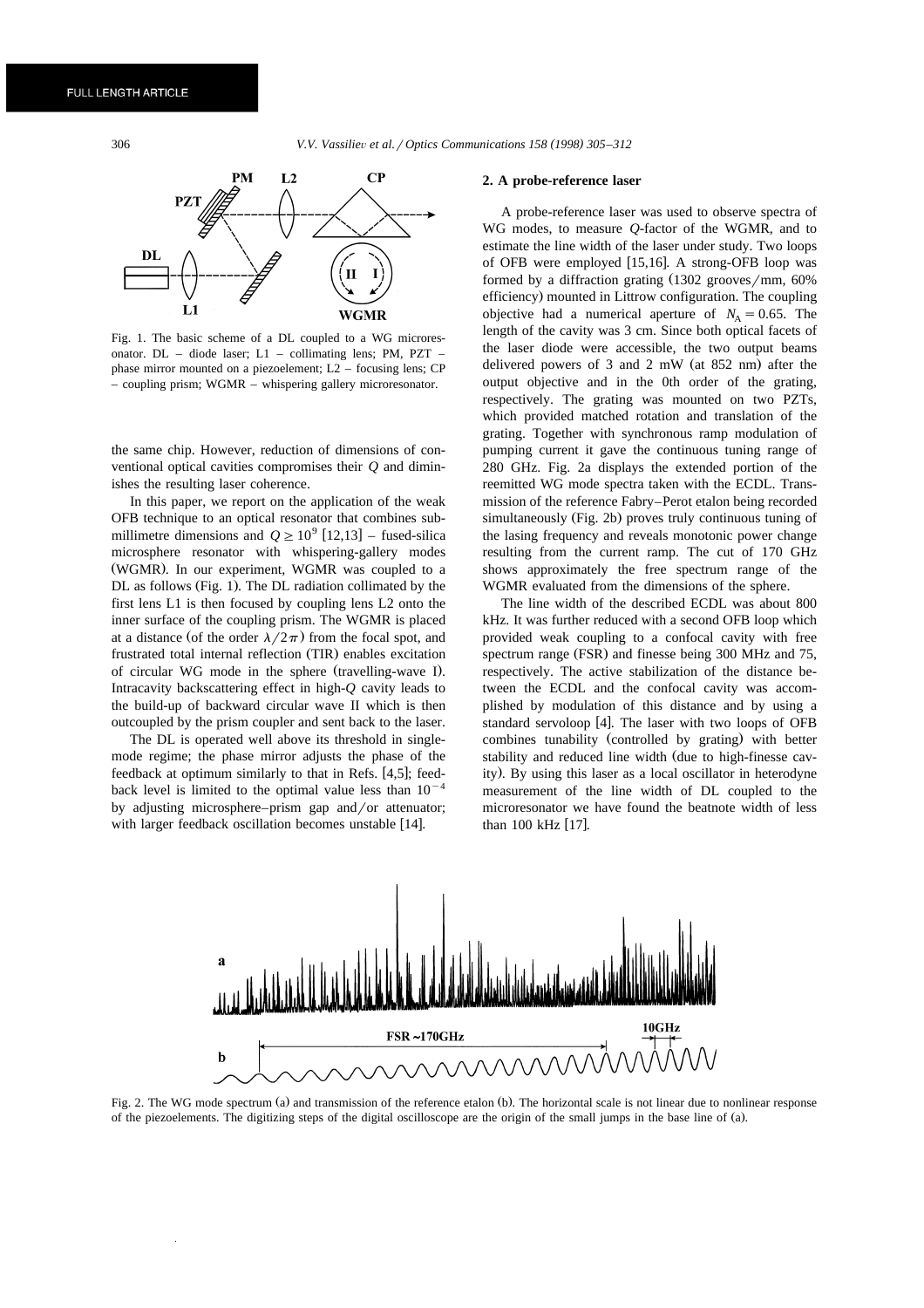# **3. Microsphere resonator with 'whispering gallery' modes**

The microcavity was made of fused silica in the flame of an oxygen–hydrogen torch. It was then put into a hermetic chamber to protect it from dust and condensates (which lead to the deterioration of the  $O$ -factor) and to prevent temperature variations produced by air flows. The FSR of the microresonator was  $\Delta_0 = c/(\pi D n_s) = 178$ GHz  $(D = 370 \mu m)$  is the diameter of a microsphere, and  $n<sub>s</sub> = 1.45$  is the refractive index of fused silica at 852 nm). The BK-7 glass coupling prism was mounted in the same chamber. The gap between coupling prism and the sphere was controlled by a microtranslation stage.

The eigenmodes of a dielectric sphere are characterized by polarization and three indices [18]:  $l$ ,  $m$ , and  $q$  where  $l$ is close to the number of wavelengths that fit into the optical length of the 'equator', *m* equals the number of field maxima in the equator plane, and  $q \geq 1$  is the number of field maxima in the direction along the radius of the sphere. The WG modes are specified by the condition  $l \gg q$ . Their *Q*-factors become very high for low-loss material (fused silica) and large radius of the sphere  $(R \geq 30\lambda)$  where radiative losses become small. In the ideal sphere, modes are degenerate with respect to the index *m*. The fused silica microresonators obtained by current fusion technology are not ideal spheres and their shape is closer to that of an ellipsoid. The mode spectrum of such a configuration was analyzed in Ref. [19]. With the eccentricity of the microsphere being  $\varepsilon = \sqrt{a^2 - b^2}/a$  (*a*, *b* are axes of the ellipsoid) and at  $l \gg l - |m|$  the eigenfrequencies are given by (see also Ref. [20]):

$$
\gamma_{qlm}^{E,H} = \Delta_0 \bigg[ l + 1/2 - A_q^3 \sqrt{(l + 1/2)/2} - \Delta_{E,H} \pm \varepsilon^2 (l - |m|)/2 \bigg],
$$
\n(1)

where the positive sign stands for the oblate spheroid and negative sign corresponds to the stretched one.

The  $A_q$  numbers are *q*th zeros of Airy function and for the first  $q = 1-5$ :  $A_q = 2.338$ ; 4.088; 5.521; 6.787; 7.944. The greatest change of frequency is produced by variation of *q*. Note that for large spheres  $l \gg 1$  *A<sub>q</sub>* is multiplied by a factor, which in our case is about 10, so that  $v_{2lm}^{E,H}$  –  $v_{1lm}^{E,H} \approx 17.5\Delta_0$ . The distance between adjacent *q*-modes decreases with *q*, but the first four mode separations are all greater than  $10\Delta_0$  for  $l \sim 2000$ . Simultaneous variations of *l* and  $m$  ( $l = m$ ) produce a quasi-equidistant mode family separated by  $\approx \Delta_0$ . On increasing *l* by 10 in the vicinity of  $l = 1960$  the mode separation becomes only about 4% greater due to the term  $A_q^3\sqrt{(l+1/2)/2}$ . Note that the deviation from equidistant mode separation is proportional to  $|A_{a}|$  and increases with *q*.

The last term in Eq.  $(1)$  shows that *m*-degeneracy is removed for a nonideal sphere in which case the  $l - |m| + 1$  number determines the number of field maxima in the meridional direction [19]. The mode family specified by  $q,l =$ const and different *m* is equidistant provided that  $l - |m| \ll l$ . The minimum mode separation for this family is  $\Delta_0 \varepsilon^2/2$  and depends on the shape of the microcavity with typical values of  $\varepsilon^2/2$  being  $5 \times 10^{-2} - 5 \times 10^{-3}$ . This family has the highest density of modes. The whispering waves of the two orthogonal polarizations have different confinements and effective refractive indices. As a result the spectra for both polarizations are shifted to low frequencies (in  $\Delta_0$  units) by  $\Delta_E = 1/\beta$  and  $\Delta_H = (1 - \beta^2)/\beta$  for TE and TM modes, respectively, where  $\beta$  $=\sqrt{n^2-1}/n$  (we assume here that the refractive index of the air is 1). The mode spectrum of the microcavity is presented in Fig. 2a as peaks of light reemission from the sphere into the coupling prism. The spectrum is rather involved which corresponds to the complicated hierarchy of mode families. The free spectrum range is not actually 'free'. We note that even in the case of an ideal sphere the WGM spectrum is far from being simple: the free spectrum range defined by  $v_{1,1959} - v_{1,1958}$  contains for instance the following [q, l] modes: [2, 1941], [3, 1927], [4, 1914], [5, 1903]. The high density of observed spectra implies that:  $(1)$   $Q$ -factors of the modes do not decrease fast with *q* (the  $q^{-1/2}$  scaling was used in Ref. [20]) and  $l - |m|$ 



Fig. 3. Part of the WGM spectrum. Displays (a) and (b) are taken at the same scale but for different distances between prism and sphere  $(d \text{ for (a) is smaller})$ ; (c) gives central mode of  $(b)$  taken at much greater resolution (the scale is stretched by about 500 times); (d) the same mode as in  $(c)$  at smaller coupling. The RF modulation at 3.6 MHz gives the scale.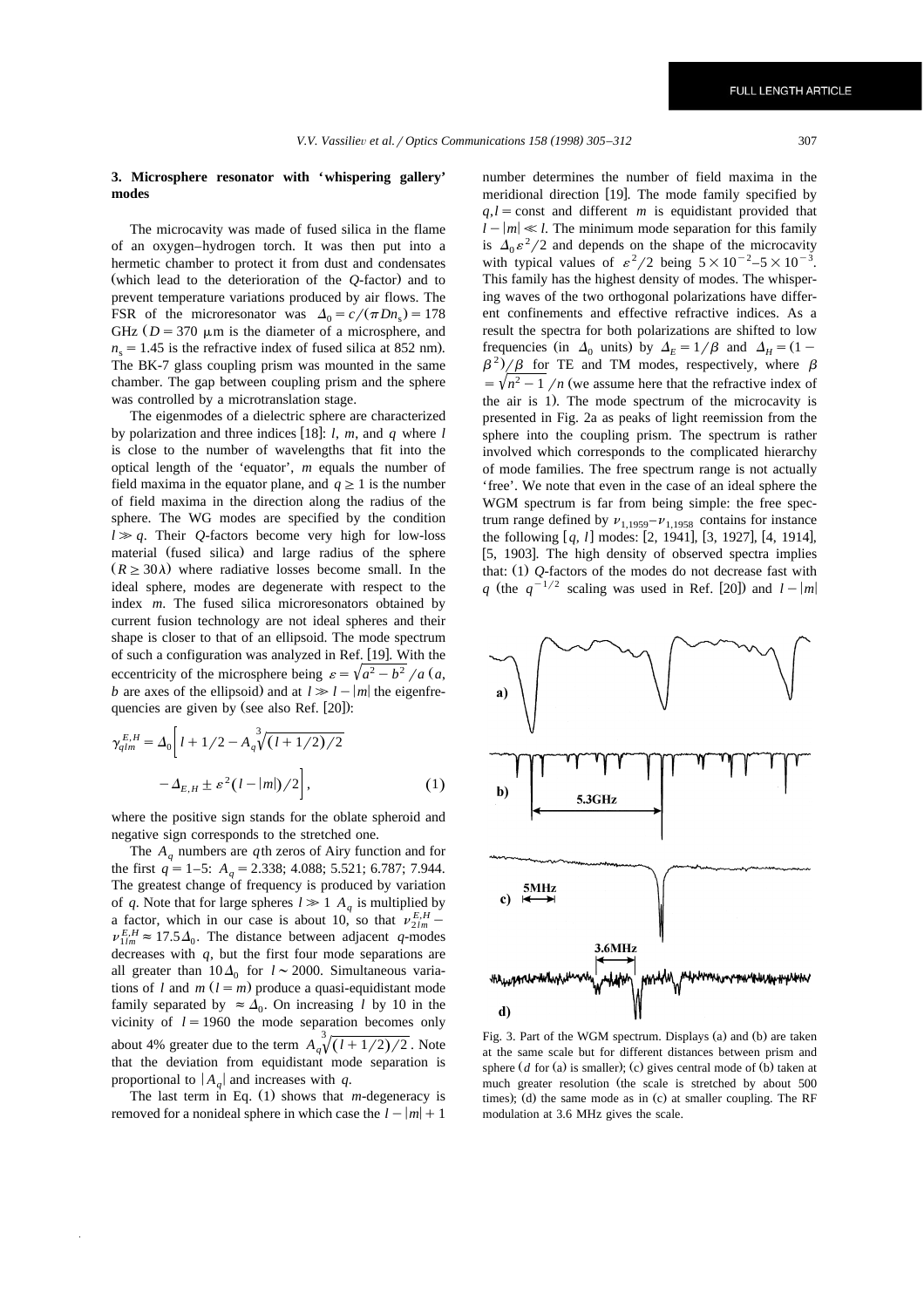

Fig. 4. Two sets of whispering-gallery modes for the orthogonal polarizations. Arrows show the modes used for the optical locking of the two laser diodes.

numbers; (2) there are many high- $Q$  reference lines available for frequency stabilization and by slight variation of temperature ( $\approx 3^{\circ}$ C) any wavelength can be covered by some of them. Series of equidistant modes separated by  $\Delta_0 \varepsilon^2 = 5.3$  GHz can be distinguished in the spectrum shown in Fig. 3b from which we found  $\varepsilon=0.25$ . It is predictable that very small  $\varepsilon$  values can result in overlapping of the modes and consequently their broadening.

The fragments of spectra for two linear and orthogonal polarizations are presented in Fig. 4 in the same absolute frequency scale. A great choice of frequency differences between the orthogonally polarized modes is available. In the present work we were interested in high density spectra and did not try to rarefy them by a proper tailoring of the beam shape and excitation angles. It is known, however, that both high *l*–*m* and *q* modes can be suppressed in this way  $[19]$ <sup>1</sup>.

The spectra presented so far were taken with a reference laser in a simple, single OFB-loop configuration which provides large tuning but not the ultimate resolution. Now we turn to the measurements of *Q* where both OFB-loops of the laser were activated.

#### **4. Measurements of the quality factor**

The internal losses of silica microresonator are very small compared to maximum losses via prism coupler at  $d=0$  (the coupler-microresonator gap value). Hence the *Q*-factor of the loaded microresonator can be several orders of magnitude smaller than that of the unloaded cavity. Fig. 3a–d shows evolution of spectra as the distance between the prism and the sphere increases. First a mode narrows, then it splits into two lines and eventually stops to depend on *d* practically which means that losses due to reemission from the sphere into the prism become negligible (undercoupled regime).

The line of the undercoupled cavity (Fig. 3d) reveals splitting that comes from the coupling between forward and backward waves arising due to the Rayleigh backscattering  $[21,22]$ . Small satellites on each side of the principal resonance are the frequency marks produced by means of RF phase modulation of the input beam. The measured width of a separate resonance was 370 kHz corresponding to the microresonator Q-factor of  $0.96 \times 10^9$ . This measurement was made when the sphere was 6 months old. It was kept in a hermetic (but not vacuum) chamber.

It is interesting to measure not only the maximum *Q*, but also the value of *Q* which provides the greatest locking range of a DL to a whispering-gallery mode. The wave that returns to the laser from the sphere is formed due to Rayleigh backscattering and becomes appreciable only if the propagation length in the sphere is large enough. Thus, it is clear that optimum feedback condition should correspond to some intermediate value of  $Q$  (and the gap): if Q is too large  $(d \ge \lambda)$  the coupling efficiency is very small. That is, the condition for Rayleigh backscattering is optimum, but there is no energy exchange between the sphere and the prism. On the other hand if *d* goes to zero, coupling efficiency increases but the efficient length of wave propagation inside the sphere is not sufficient for energy transfer to counter-propagating wave. The low *Q* diminishes also the locking range of the DL and the line width reduction ratio.

The optical scheme for the *Q*-factor measurement under the optimum loading condition is illustrated in Fig. 5. The diode laser (Spectra Diode Lab, type SDL-5401-G1,



Fig. 5. The experimental setup for the *Q*-factor measurements under the optimum locking conditions.  $DL -$  diode laser:  $O1$ collimating objective; PM – phase mirror; ISO1, ISO2 – optical isolators;  $\lambda/2$  – half-wave plate; L1, L2 – lenses; EOM – electrooptical modulator; O2 – focusing objective; CP – coupling prism; WGMR – whispering-gallery microsphere resonator; PD – photodiode; FPD – fast photodiode.

We have recently displayed spectra of a greater sphere  $(\Delta_0 =$ 110 GHz) in a continuous range of 360 GHz with a better angular control of exciting beam. In that case periodical variations of spectra corresponding to FSR are distinguished and at least partial identification of modes is possible. These results will be published elsewhere.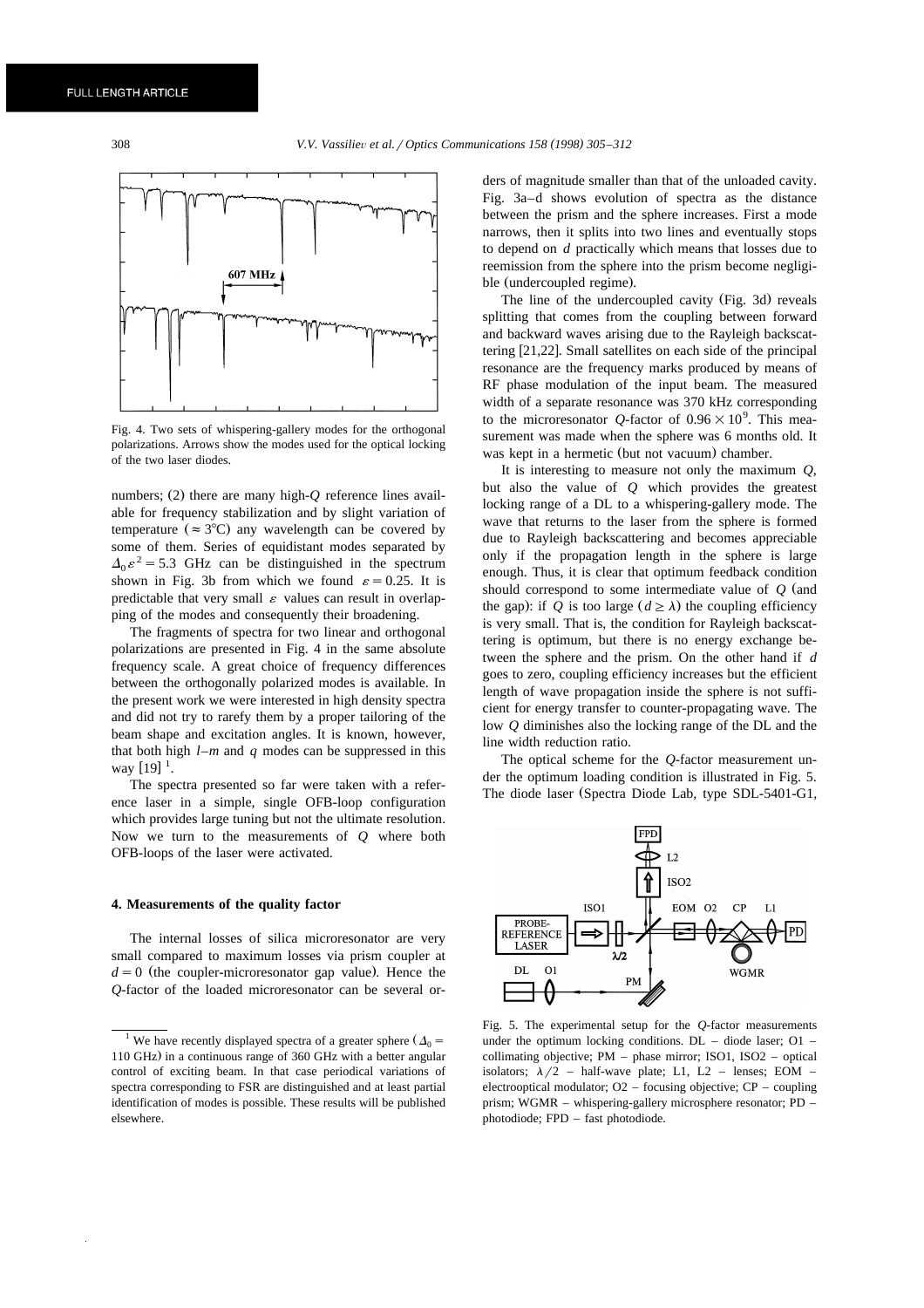line width 15 MHz, output power 20 mW after the objective with  $N_A = 0.5$ ,  $\lambda = 852$  nm) was optically locked to one of the WG modes. The locking range was then measured for different *d* and the OFB phase was optimized in each measurement. The beams of the reference laser and the laser under study were combined on a beam splitter in such a way that they had the same polarizations, frequency, direction and spatial position. Therefore, the probe-reference laser was tuned to the same WGMR resonance. The output polarization of the probe laser was adjusted by means of a half-wave plate; its frequency was examined by the beatnote of the two lasers; and an electro-optical modulator (EOM) produced frequency marks. After optimum alignment the laser under study was blocked and the mode width was measured directly by tuning the probe laser.

The width of the WGMR resonance under the optimum loading conditions was within the range of values from 1 to 6 MHz for a number of modes which were efficiently excited and revealed high unloaded *Q*. These values coincide in order of magnitude with the resonance widths of the confocal cavities that had been used in Refs.  $[4,5]$  for the spectral narrowing of the laser diodes. However, the linear dimension of the microresonator is 100–1000 times smaller than that of the traditional cavities.

# **5. Simultaneous optical locking of two DLs to WG modes with orthogonal polarizations**

Fig. 6 demonstrates the setup used to lock two independent DLs to the orthogonally polarized modes of the same



Fig. 6. The setup for locking of two lasers to orthogonally polarized modes of the microsphere. DL1,2 – diode lasers; O1,2 – collimating objectives; PM1,2 and PZT1,2 – phase mirrors mounted on piezoelements; NDF – neutral density filter (attenuator);  $\lambda/2$  – half-wave plate; ISO – optical isolator; BS – beamsplitter; L1,2 – lenses; FPD – fast photodiode; O3 – focusing objective; CP – coupling prism; WGMR – whispering-gallery microsphere resonator; PBS – polarizing beamsplitter; PD1,2 – photodiodes.

microsphere. These modes are marked by arrows in Fig. 4. Orthogonal polarizations were chosen to suppress the crosstalk between the lasers and to enable their independent control. The laser beams were combined by means of the nonpolarizing beam splitter (BS) with reflection coefficient of 30%. As in the case of usual confocal cavities the lasers became unstable at large feedback level  $[4,5,14]$ . Direct measurements showed that it happened at the level of about  $10^{-4}$  (as measured in the collimated beam returning to the laser). The efficiency of coupling into the active region is not taken into account. Thus, the real feedback could be 3 to 10 times smaller. To decrease it for DL2 the prism–sphere distance was increased to the optimum value. For a given beam splitter and relative orientation of the laser polarizations further suppression of feedback level was needed for a DL1 which was accomplished by attenuator (NDF). The beams of the lasers emerging from the microcavity were separated by a polarizing beam splitter (PBS, extinction ratio  $> 10<sup>3</sup>$ ) and were used for the stabilization of the corresponding feedback phases.

The beatnote of the two lasers spectrally narrowed by using the feedback from the WGMR is displayed in linear and logarithmic scales (Fig. 7a and b, respectively) and shows that the line width of an individual laser does not exceed 20 kHz. The analysis of the beatnote spectrum reveals that in the region of high Fourier frequencies it is well described by a Lorentzian (see the fit in Fig. 7b), while an additional spectral broadening is clearly observed at frequencies below 50 kHz. Thus, the laser spectrum might be represented as a narrow line of Lorentzian shape experiencing low-frequency perturbations. The central part of the line may contain contributions from: (1) technical noises; (2) FM modulation which accompanies stabilization of the laser–microsphere distance;  $(3)$  the resolution of the spectrum analyzer (resolution of 10 kHz was imposed by the drift of the beatnote frequency). According to the specifications of the spectrum analyzer its roll-off is much steeper than that of the Lorentz function. It is unlikely that the first two sources contribute to the far wings of the beatnote spectrum, and we consider them to be determined by the convolution of the laser lines. Taking into account the results of Ref.  $[5]$  we made a fit of the wings to  $(1+X)^{-N}$ , with  $X = (2\Delta \nu / \Gamma)^2$  where  $\Delta \nu$  is the detuning and  $\Gamma \sqrt{(2^{1/N}-1)}$  is the line width (FWHM). The shape of the far wings  $(X \gg 1)$  is not sensitive to  $\Gamma$ but depends on *N*. We found that the fit was equally good for  $N = 1, ..., 3/2$  (it was closer to  $N = 3/2$  in Ref. [5]) and became very fast inadequate out of this range. Taking the peak value from the measurement and assuming a Lorentz function  $(N = 1)$ , we get  $\Gamma \approx 800$  Hz. Since all the noise sources described above, which broaden the central part of the line, can only decrease the peak value and the dropout, from the peak to the Lorentz wing we arrive at the estimates ranging between  $\Gamma \leq 0.8$  kHz for  $N = 1$  and  $\Gamma \leq 4$  kHz for  $N = 3/2$ . These values are in good agreement with the 2 kHz prediction one can infer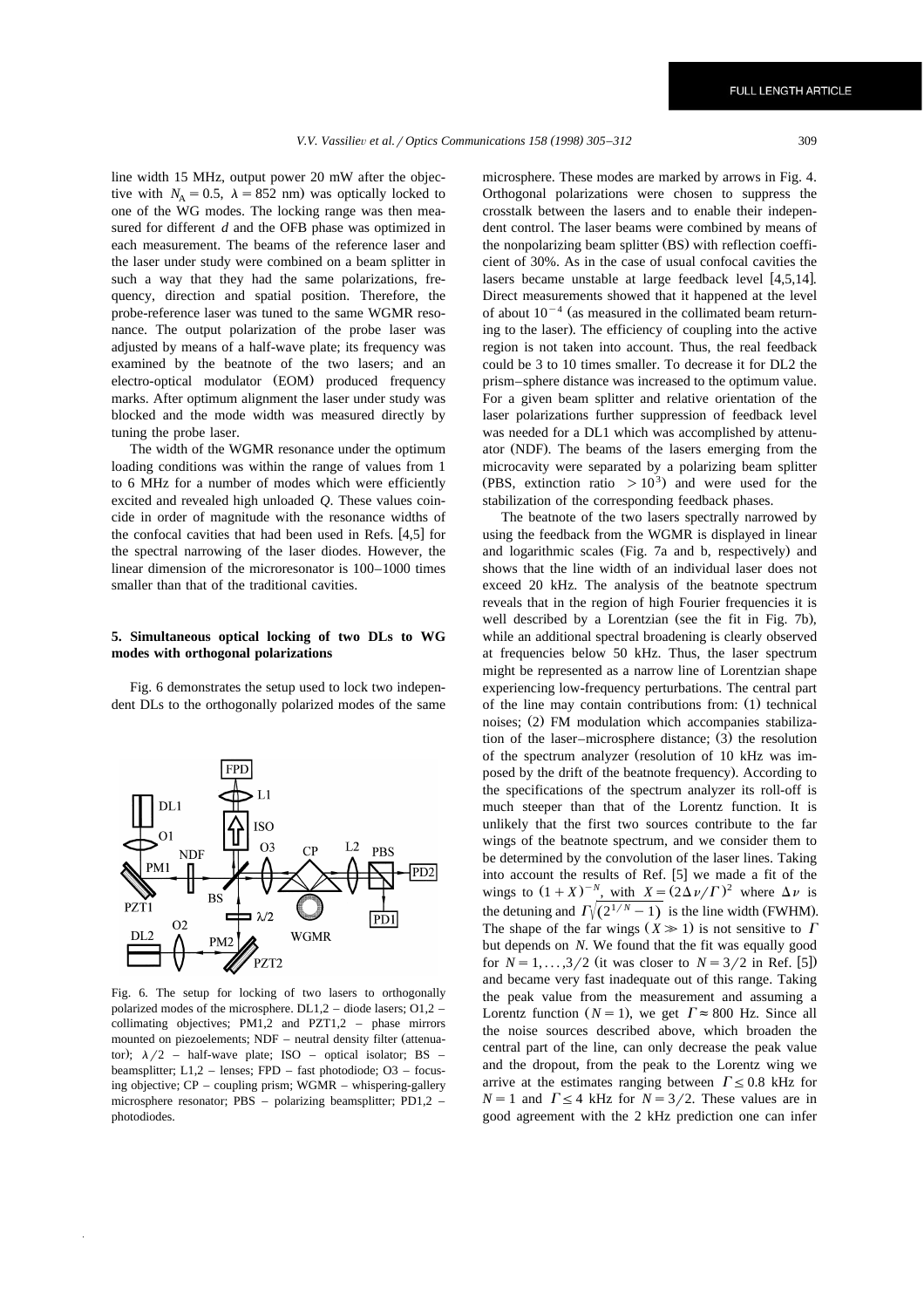

Fig. 7. The beatnote spectrum of two DLs optically locked to the orthogonal modes of the WGMR. (a) Linear scale, frequency span 200 kHz, resolution 10 kHz, sweep time 5 s, video bandwidth 30 Hz. (b) Logarithmic scale, frequency span 500 kHz, resolution 10 kHz, sweep time 10 s, video bandwidth 30 Hz. The dashed curve is the Lorentzian best fit with FWHM of 790 Hz.

from the 20 MHz line width of the free-running laser and the observed stabilization coefficient (the ratio of currentto-frequency tunability with and without OFB from WGMR) [17].

#### **6. The beatnote stability**

Fig. 8b shows Allan variance of the beatnote frequency (607 MHz). For the sampling time of up to 1 min the stability remains better than  $4\times 10^{-6}$  (it becomes  $10^{-12}$ ) if the optical frequency is used for normalization, however correlated perturbations of the two frequencies are not taken into account), and then it starts to rise due to the monotonic drift of the beat frequency. A typical result for a direct measurement of the drift is shown in Fig. 8a. It gives the value of 40 kHz per 1000 s. In what follows we consider three possible contributions to the drift:  $(1)$  variation of the microsphere temperature; (2) change of the prism–microsphere distance; (3) different shifts of laser frequencies with respect to the reference lines of the microcavity.

 $(1)$  If the frequency difference of two orthogonal modes were defined only by the relative change of optical lengths  $\delta \nu / \nu = -\delta(n_{\rm s} L)/(n_{\rm s} L)$  the variation of the beat frequency would be  $(1/\delta \nu)(d(\delta \nu)/dT) = -(1/n)(dn/dT)$  $-(1/L)(dL/dT)$ . The first term is dominant and gives  $\delta\Delta\nu/\Delta\nu = -7\times10^{-6} \delta T$ . The temperature of the chamber was not actively stabilized but the drift of the room temperature was not greater than 0.5 K per 15 min. Thus, variation of frequency during this time should not exceed 2 kHz while the measured drift was 20 times greater. The given estimate refers, however, to the modes of the same polarization.

The situation is different for two orthogonally polarized modes. As (1) shows the spectra for two polarizations are identical but shifted by  $v_{qlm}^H - v_{qlm}^E = \Delta_0 \beta = 125$  GHz. The beatnote was observed at much smaller frequency of  $\delta\nu$  = 0.6 GHz. This is only possible if the WGMs that we used for locking had different sets of mode indices  $(qlm \text{ and } q'l'm')$ . Hence, we have for the beat frequency:

$$
|\delta \nu| = \left| \nu_{q'l'm'}^{H} - \nu_{qlm}^{E} \right| = \left| \left( \nu_{qlm}^{H} - \nu_{qlm}^{E} \right) - \left( \nu_{qlm}^{H} - \nu_{q'l'm'}^{H} \right) \right|
$$
  
=  $\Delta_0 |\beta - G|$ .

Here  $v_{qlm}^H - v_{qlm}^E = \Delta_E - \Delta_H = \beta \Delta_0$ , and *G* is determined by two sets of integer numbers  $(q/m$  and  $q'l'm'$ .



Fig. 8. The time dependence of the beatnote frequency  $(a)$ ; Allan variance of the beatnote frequency (b).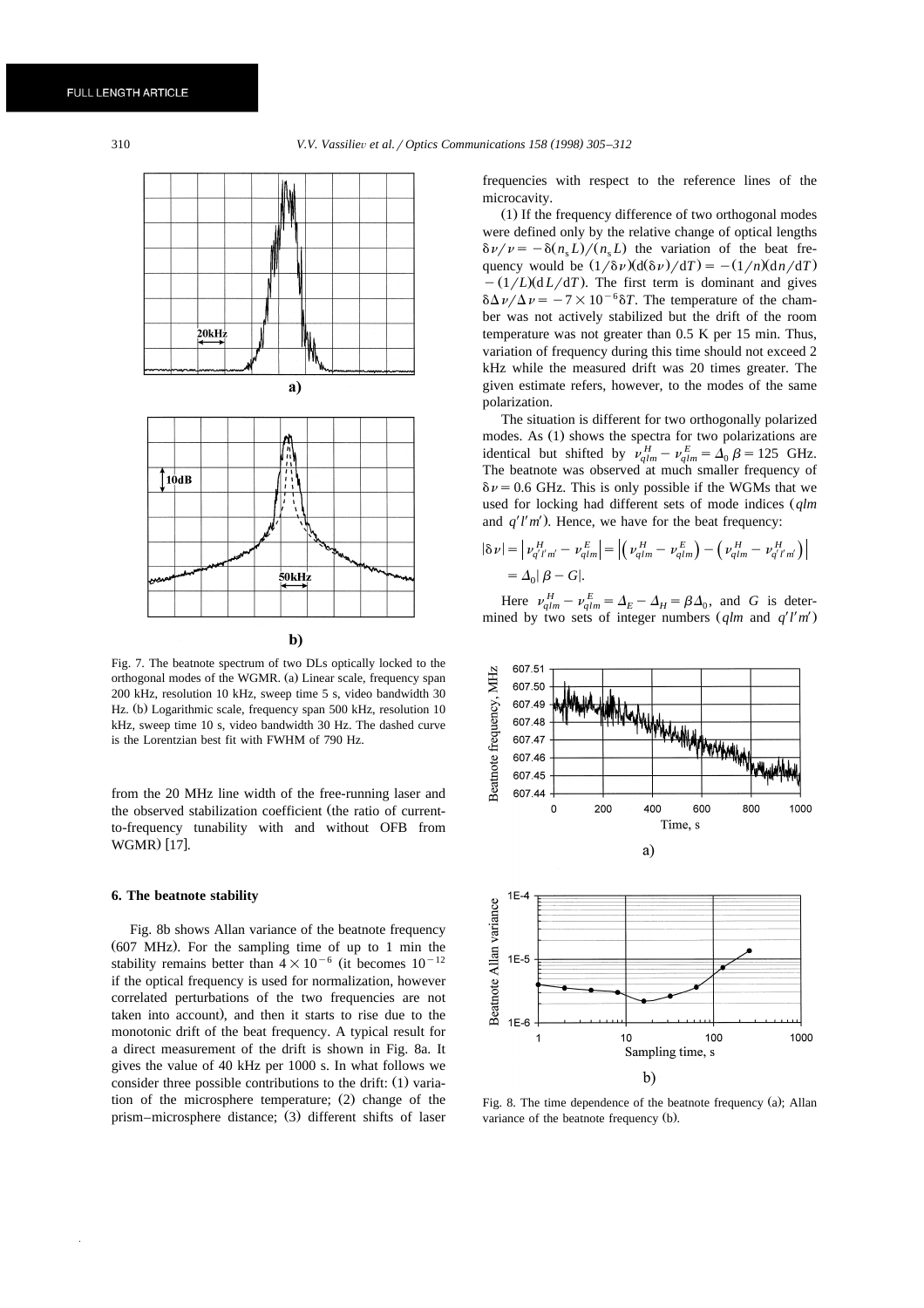and by  $\varepsilon$ , and does not depend on temperature. While  $\beta-G=\delta\nu/\Delta_0$  is a small number ( $\approx 3\times 10^{-3}$ ) both  $\beta$ and *G* are much greater ( $\beta = 0.724$ ). Thus,  $\delta \nu$  is a small difference of two large values with different temperature dependences, and its change with temperature becomes much greater:

$$
\frac{\mathrm{d}|\delta\nu|}{\mathrm{d}T} = \pm \frac{\Delta_0}{n} \frac{\mathrm{d}n}{\mathrm{d}T} \left( \frac{1}{n\sqrt{n^2 - 1}} - (\beta - G) \right) \tag{2}
$$

with '+' and '-' corresponding to  $\beta > G$  ( $\nu^H > \nu^E$ ) and  $\beta \leq G$  ( $\nu^H \leq \nu^E$ ) cases, respectively. The second term refers to the discussed above case of small difference in optical length of the modes. The first term is much greater since  $(1/n\sqrt{n^2-1})(1/\beta - G) \approx 200$ . Thus for small beatnote frequencies the relative change of  $v^E - v^H$  with temperature can be much greater than  $(1/n)(dn/dT)$  which can be used in temperature sensors. The absolute value of frequency difference increases with temperature  $(4)$  in Eq. (2)) for  $\beta > G$  and decreases in the opposite case. Indeed, by slight changing the alignment and relocking the lasers it was easy to get a different beat frequency (say 400  $MHz$ ) with the opposite sign of the drift.

On the other hand the two terms in Eq.  $(2)$  have opposite signs at  $\beta > G$ , and on choosing greater separation between the modes, so that  $G = \beta - n^{-1}(n^2 - 1)^{-1/2}$  $\approx 0.067$  they can be made to compensate each other. In this way the relative change of  $d(\delta \nu)/\delta \nu$  with temperature can be made smaller than  $10^{-8}/^{\circ}$ C. For available diameters of the spheres of  $D \sim 300 \mu m$  the available frequency differences ( $\delta \nu = G \Delta_0$ ) cover the range of 5–150 GHz which is important for many applications.

 $(2)$  The WG mode frequency is subject to small modification by the coupling prism. Part of the evanescent field penetrates the prism changing the efficient refractive index and total length of the cavity. The increased losses due to reemission into the prism also vary the resonant frequency (as in any damped oscillator). The decay scale of WGM evanescent field outside the sphere is the same for both polarizations:  $d^* = (\lambda/2\pi)(n^2 - 1)^{-1/2}$ . However the confinements for TE and TM modes are not equal and so the values of the external fields are normalized to the corresponding internal fields. Therefore variation of the sphere–prism gap contributes to the change of  $\delta \nu$ . The magnitude of this effect can be evaluated as follows:

$$
\frac{\mathrm{d}(\delta \nu)}{\nu \mathrm{d}d} = \frac{n^2 - 1}{\left[ Q^{\mathrm{TE}}_{\mathrm{L}}(2d_0) \right] d^*},
$$

where  $d_0$  is the operating value of the gap,  $Q_L^{TE}(2d_0)$  is the quality factor of the loaded WGM. With parameters of the sphere used in our experiments, the total 40 kHz drift of the beatnote between two lasers locked to adjacent orthogonal polarization modes must correspond to  $\Delta d \approx 1$ nm, on the assumption that the observed instability was due to variation of the gap only.

 $(3)$  The drift of the current changes the laser frequency even with constant cavity mode frequencies. The tuning rate with the current is of the order of  $10-30$  kHz per  $\mu$ A. The current sources were well stabilized but current drift of about 1  $\mu$ A over 15 min was possible.

Thus, all three described mechanisms might have contributed to the observed drift and further study is needed to separate them. It is obvious however from the above considerations that with proper stabilization of the gap, a microsphere with high-*Q* WG modes can be a basis of a competitive microwave-band optical-beatnote oscillator with temperature coefficient of frequency as low as  $10^{-8}$ K.

### **7. Possible designs of a compact module**

The line width of a DL coupled to a high-*Q* cavity does not depend on the distance between the laser and the cavity [5] (for reasonable distance of  $\leq 1$  m and high enough *Q*). This is valid also in our case since all relevant parameters  $Q$ , coupling efficiency, and DL-WGMR distance – are similar to those of Ref.  $[5]$ . Thus, it is physically proved that a very compact DL-sphere module can be built with extremely high coherence. However the above described tabletop technical realization is far from being compact.



Fig. 9. The possible realizations of the compact high-coherent light source based on a diode laser and a whispering-gallery microresonator.